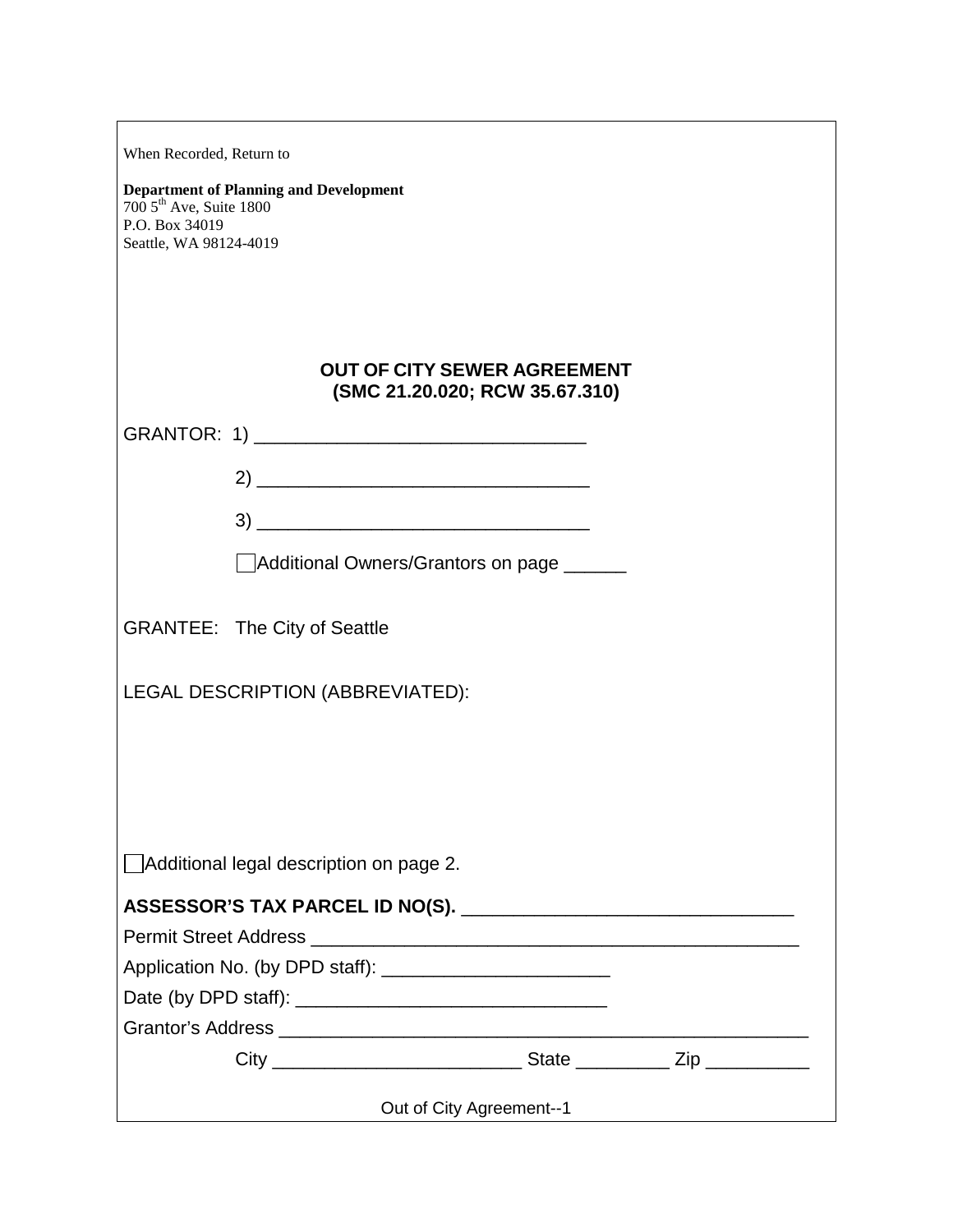## **OUT OF CITY SEWER AGREEMENT (SMC 21.20.020; RCW 35.67.310)**

(WHEN PROPERTY TO BE CONNECTED IS OUTSIDE CITY LIMITS)

|                                                      | THIS Agreement is executed in favor of the City of Seattle ("City") by |  |  |  |  |                 |  |
|------------------------------------------------------|------------------------------------------------------------------------|--|--|--|--|-----------------|--|
|                                                      |                                                                        |  |  |  |  | _, ("Owner") of |  |
| the following described property situated in City of |                                                                        |  |  |  |  | King County,    |  |
| State of Washington:                                 |                                                                        |  |  |  |  |                 |  |

In consideration of the City granting permission to an out of City property to connect to the City sewer system upon payment of the prescribed fees and charges, Owner hereby agrees and covenants with the City as follows:

1. Owner agrees to construct, install and maintain the sewer in accordance with City approved plans and specifications and under the supervision of the Director of the Seattle Public Utilities, without cost or expense to the City.

2. Owner acknowledges that Owner's property is located outside the City of Seattle limits and that the City has no duty to provide sewer service to Owner's property. Owner further acknowledges that Owner's property is not served by a public sewer main, public combined main and/or public storm drain of another jurisdiction or that the City's public mains are more accessible than the other jurisdiction's facilities.

3. Owner agrees not to allow any additional property other than that described above to be served by the City's sewer connection.

4. Owner agrees to pay all fees, taxes and charges related to the connection, service, repair, and maintenance of the sewer facility and sewer service as invoiced by the City until such time as the sewer serving the property is disconnected by the City from the City's public sewer main, public combined main and/or public storm drain.

5. Owner agrees on behalf of Owner and on behalf of Owner's heirs, successors and assigns that, if Owner or Owner's heirs, successors and assigns do not keep and perform the terms and conditions of this Agreement, the City may disconnect the sewer serving the Owner's property from the City's sewer system. In the event that Owner or Owner's heirs, successors and assigns do not keep and perform the terms and conditions of this Agreement and the City desires to disconnect the sewer as agreed to above, Owner, on behalf of Owner's heirs, successors and assigns, authorizes and grants permission to the Director of Seattle Public Utilities or the Director's designee to enter upon Owner's property for the purpose of disconnecting said sewer serving the Owner's property from the City's sewer system. In such event

Out of City Agreement--2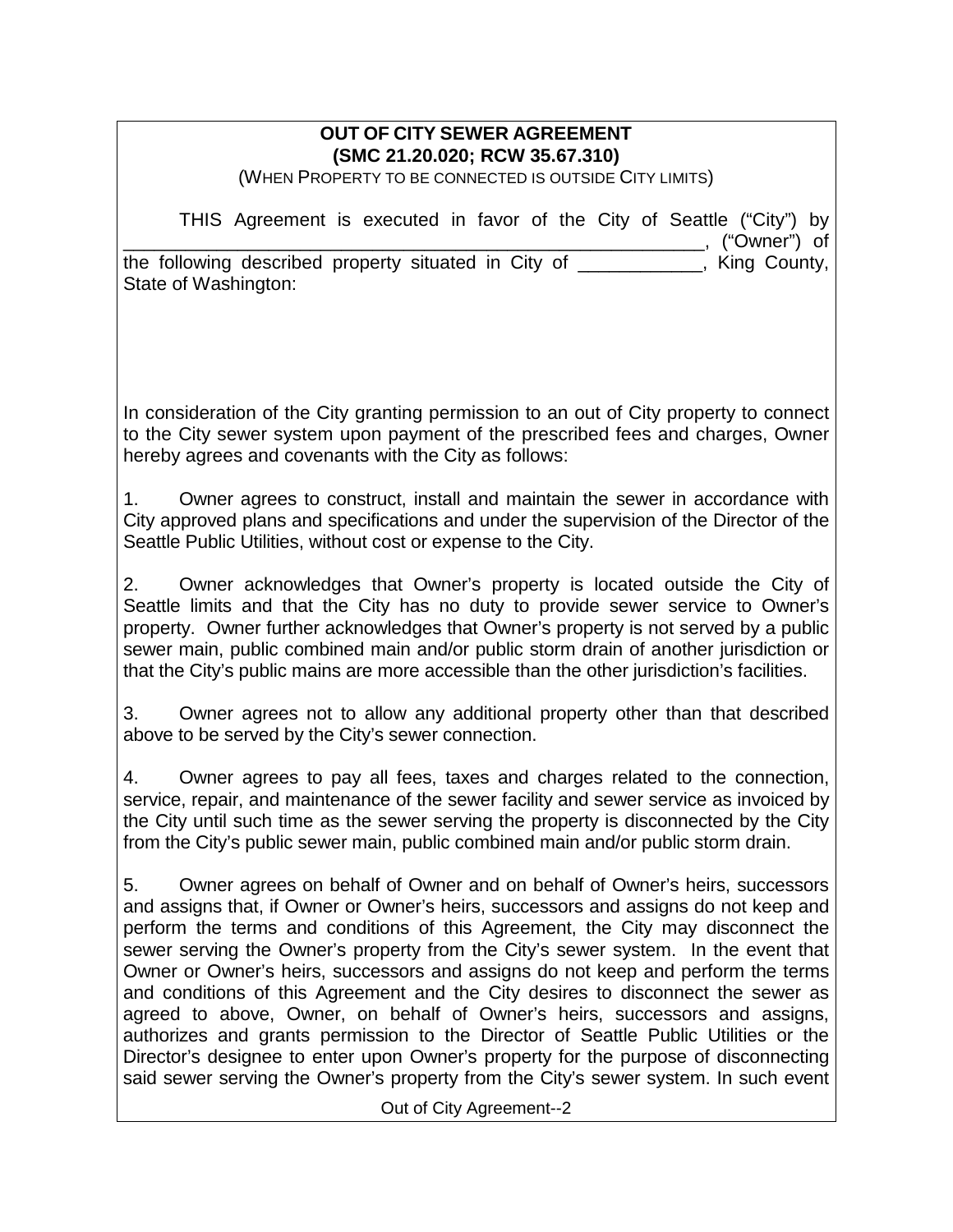Owner agrees that any prior connection charge paid to the City for the sewer connection is forfeited to the City.

6. Owner agrees on behalf of Owner and on behalf of Owner's heirs, successors and assigns that this Agreement shall be a covenant running with the land and shall be binding upon Owner and Owner's heirs, executors, administrators, successors, assigns, lessees, sub-lessees, tenants and sub-tenants forever.

7. Owner, on behalf of Owner and Owner's heirs, successors and assigns, agrees to indemnify, hold harmless and defend the City and its officers, agents and employees from and against any and all claims, losses, costs and damages including without limitation personal injury, death, property damage, loss of use, and attorneys' fees, arising out of, relating to, or resulting from the installation, connection, operation, maintenance, and disconnection of the sewer, except for such damages or other losses caused by or resulting from the sole negligence of the City, its agents or employees.

## 8. PERMITS

Owner has applied to City for the following permits or approvals for the Property:

Type(s) of permit sought: Side Sewer Date(s) of application: See front page Application Number(s): See front page

Out of City Agreement--3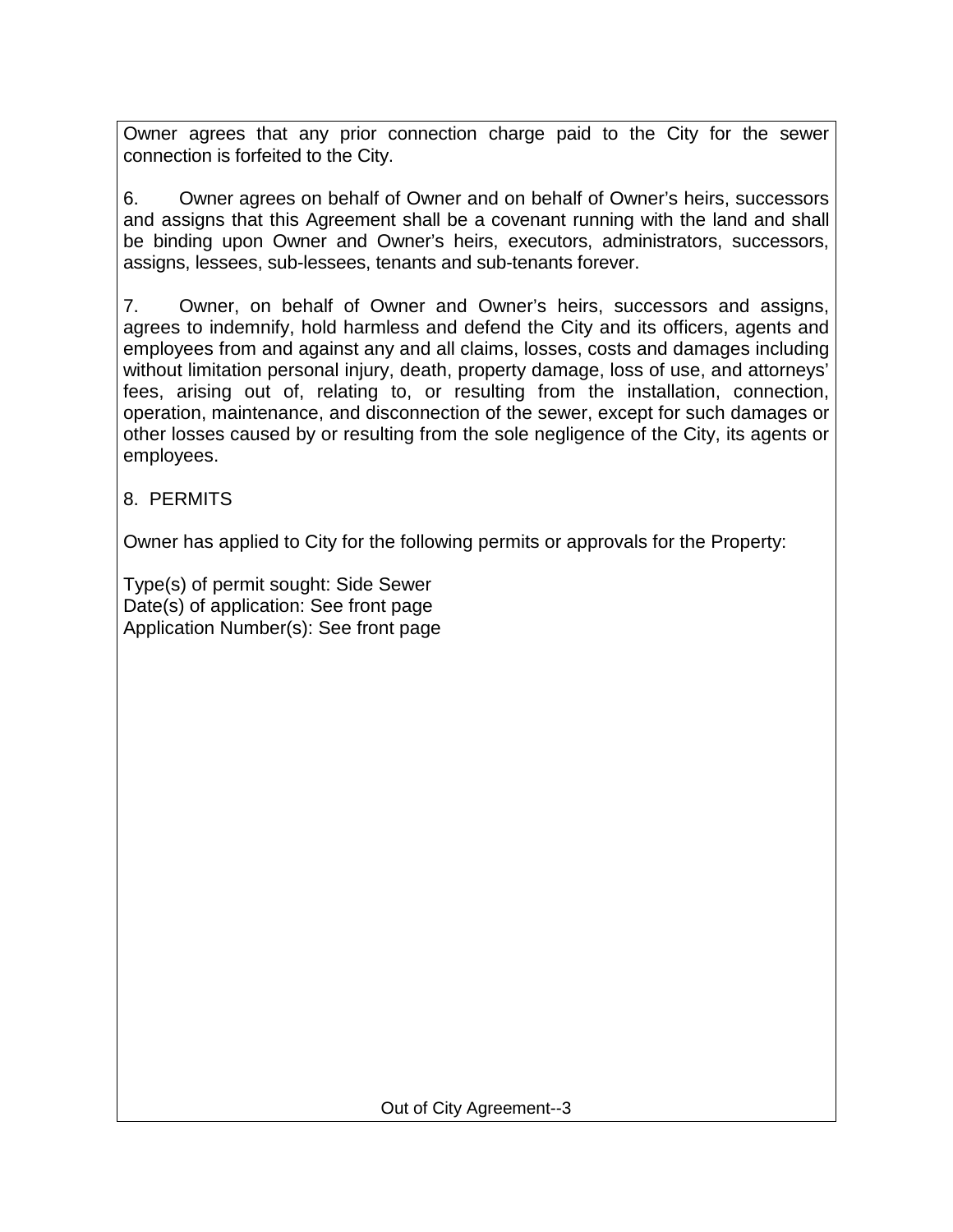| SIGNATURES, ACKNOWLEDGEMENTS AND NOTARY  |                                                          |                                                                                                                                                                                                                                               |  |  |  |  |  |
|------------------------------------------|----------------------------------------------------------|-----------------------------------------------------------------------------------------------------------------------------------------------------------------------------------------------------------------------------------------------|--|--|--|--|--|
| (INDIVIDUAL-attach more pages if needed) |                                                          |                                                                                                                                                                                                                                               |  |  |  |  |  |
| Dated: Dated:                            | State of Washington                                      | ) ss                                                                                                                                                                                                                                          |  |  |  |  |  |
| Owner/Grantor                            | I certify that I know or have satisfactory evidence that | is the person who appeared before me, and said<br>person acknowledged that he/she signed this instrument and acknowledged it to be<br>his/her free and voluntary act for the uses and purposes mentioned in the                               |  |  |  |  |  |
| <b>Printed Name</b>                      | instrument.<br>Date:                                     |                                                                                                                                                                                                                                               |  |  |  |  |  |
| <b>Address</b>                           |                                                          | NOTARY PUBLIC in and for the State of<br>Washington                                                                                                                                                                                           |  |  |  |  |  |
|                                          |                                                          |                                                                                                                                                                                                                                               |  |  |  |  |  |
|                                          |                                                          | Use this space for Notary Seal                                                                                                                                                                                                                |  |  |  |  |  |
| Dated: Dated:                            |                                                          | )<br>)SS                                                                                                                                                                                                                                      |  |  |  |  |  |
| Owner/Grantor                            | the uses and purposes mentioned in the instrument.       | I certify that I know or have satisfactory evidence that ___________<br>is the person who appeared before me, and said person acknowledged that he/she<br>signed this instrument and acknowledged it to be his/her free and voluntary act for |  |  |  |  |  |
| <b>Printed Name</b>                      | Date:                                                    | NOTARY PUBLIC in and for the State of<br>Washington                                                                                                                                                                                           |  |  |  |  |  |
| <b>Address</b>                           |                                                          | Residing at_<br>Use this space for Notary Seal                                                                                                                                                                                                |  |  |  |  |  |
|                                          | Out of City Agreement--Page                              |                                                                                                                                                                                                                                               |  |  |  |  |  |